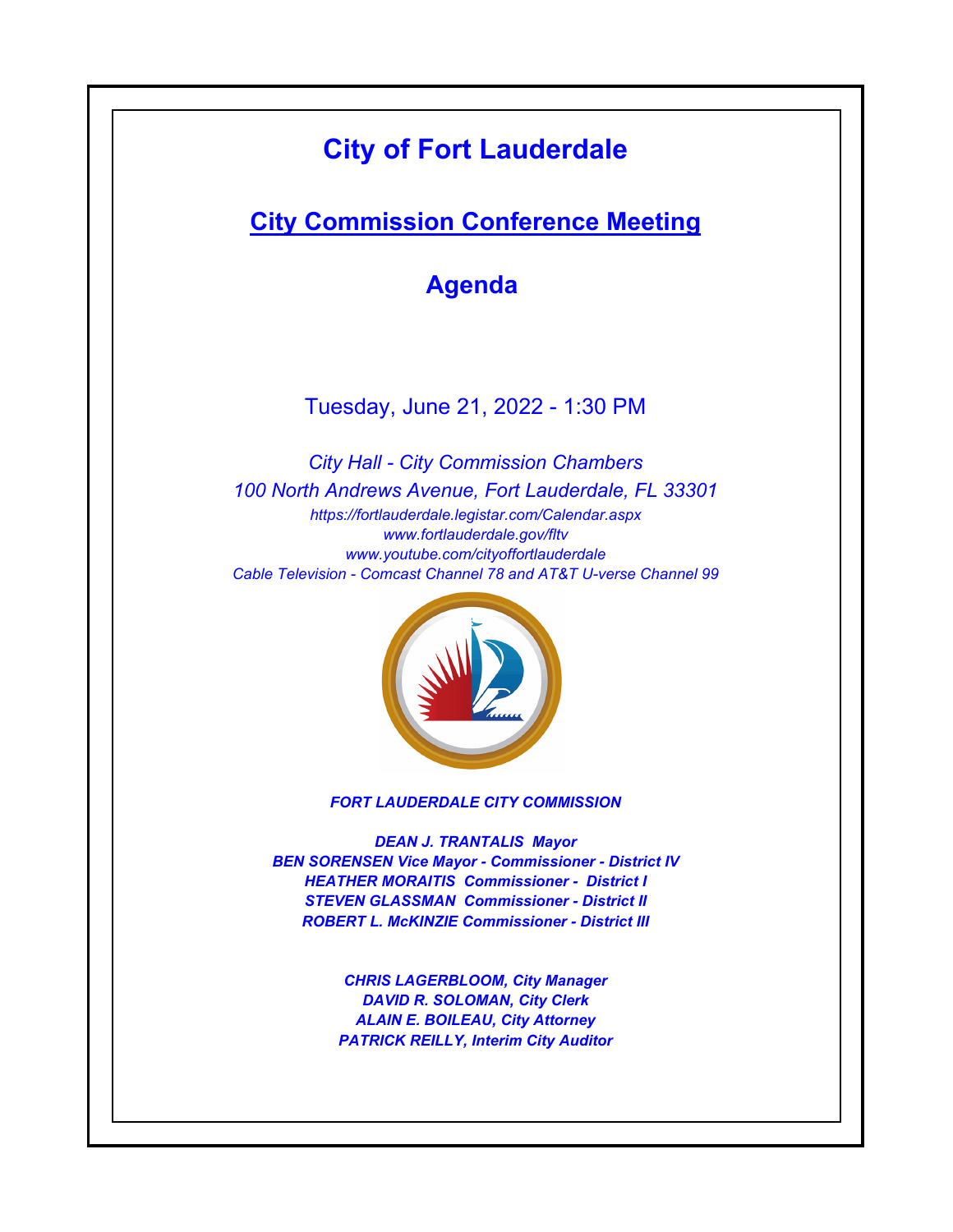## **PUBLIC APPEARANCES BEFORE THE CITY COMMISSION:**

**If any person wishes to address the City Commission, the person shall sign up in the City Hall lobby. A member of the City Clerk's Office Staff will be there to assist. Speaker Cards are given to the Mayor. After being recognized by the Mayor, the speaker should approach the podium, identify the agenda item in question, indicate support, opposition, or neutrality on the agenda item, and then proceed to succinctly state the speaker's position or present information.**

**If an attorney, or any other person appears before the Commission in a representative capacity, the attorney, or other representative shall also sign up in the City Hall lobby. A member of the City Clerk's Office Staff will be there to assist. After being recognized by the Mayor, the speaker should approach the podium, identify the client(s) being represented, and identify the agenda item in question. The speaker shall then indicate the client's support, opposition, or neutrality on the agenda item and then proceed to succinctly state the client's position or present information on behalf of the client(s).**

**Pursuant to Section 3.13 of the Charter of the City of Fort Lauderdale, Florida, the Mayor shall maintain order at all meetings, and the Police Department, upon instructions of the Mayor, shall expel any person from the meeting who refuses to obey the order of the Mayor in relation to preserving order at the meetings. Any person who interrupts or disturbs a City Commission meeting, or who willfully enters or remains in a City Commission meeting having been warned by the Mayor to depart and who refuses to do so, may be subject to arrest.**

**AUXILIARY AIDS AND SERVICES: If you desire auxiliary aids or services or both to assist in viewing or hearing the City Commission meetings or reading the agenda and minutes for the meeting, please contact the City Clerk's Office at 954-828-5002 at a minimum of two days prior to the meeting and arrangements will be made to provide these services to you.**